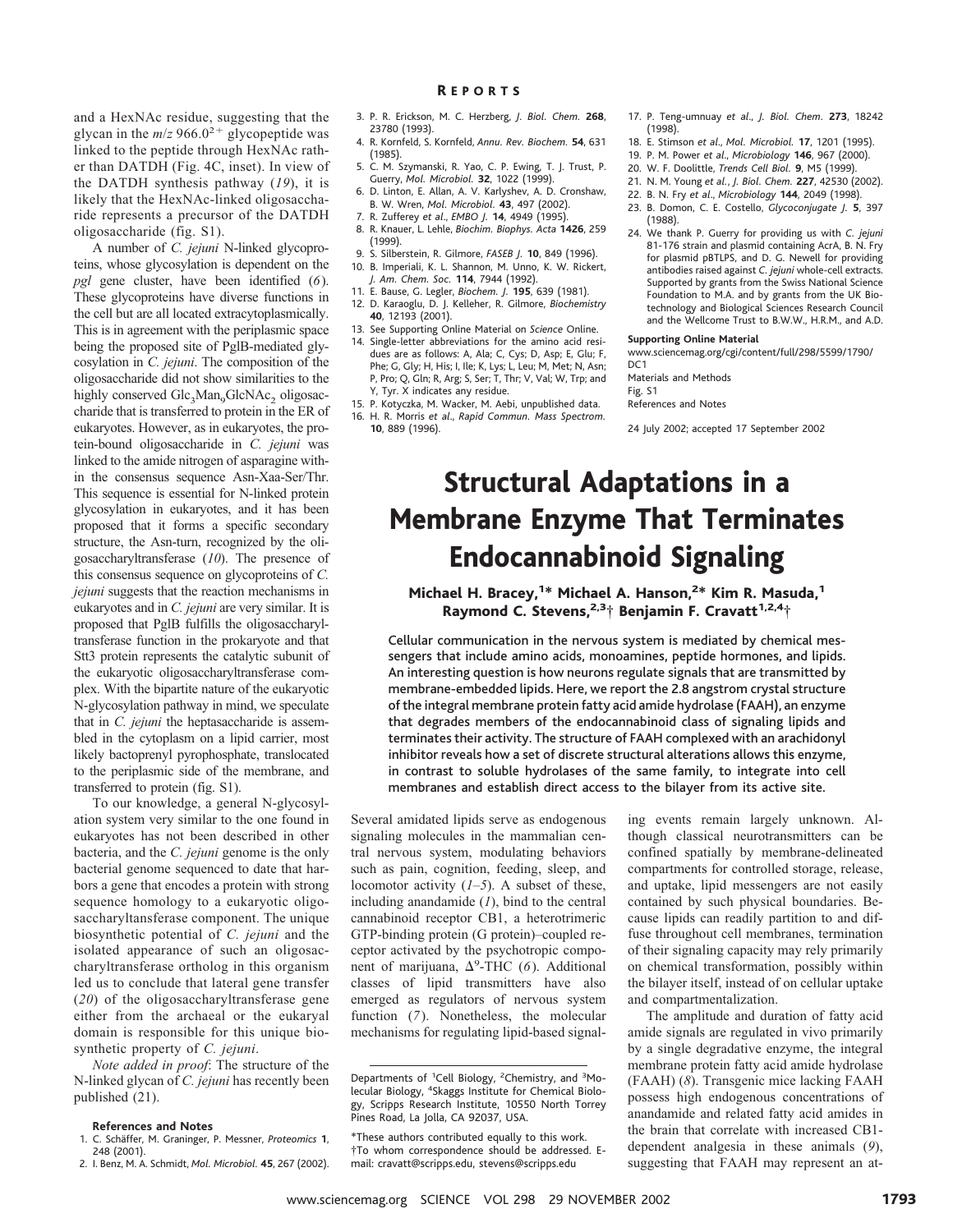R EPORTS



**Fig.1.** Structure of the integral membrane protein FAAH modeled into a lipid bilayer. The enzyme is a homodimer assembled from 63-kD subunits. The inhibitor adduct MAP is depicted in the active site with van der Waals surfaces rendered in yellow (carbon), gray ( phosphorus), and red (oxygen). (A) Front view of the enzyme, highlighting the central twisted  $\beta$  sheet that forms the core of the structure. (**B**) Side view produced by a 90° rotation from the view in (A). The amino (N) and carboxyl (C) termini of the green subunit are labeled; Pro<sup>129</sup> is indicated. A genetic polymorphism conferring substitution of threonine at this position has been implicated in drug abuse and renders the enzyme more vulnerable to proteolytic attack (*25*). All figures were produced with Molscript (*26*), GRASP (*23*), and Raster3D (*27*). The membrane model was generated by a Molecular Dynamics simulation of a palmitoyloleoylphosphatidylethanolamine (POPE) bilayer (*28*).

tractive therapeutic target for treating pain and related neurological disorders. FAAH is the only characterized mammalian member of the amidase signature (AS) superfamily of serine hydrolases (*10*); other members are soluble enzymes that hydrolyze hydrophilic substrates such as acetamide (*11*), malonamide (*12*), and glutamine (*13*). Relative to other AS enzymes, two distinguishing features of FAAH are its integration into membranes and its strong preference for hydrophobic substrates (*14*). To elucidate the structural basis for these unique biochemical properties, we determined the three-dimensional structure of FAAH to 2.8 Å resolution by x-ray crystallography. Coordinates and structure factors have been deposited in the Protein Data Bank (accession code 1MT5).

We obtained protein crystals by recombinantly expressing rat FAAH with 29 amino acids deleted at the NH<sub>2</sub>-terminus. Although the deleted region is predicted to participate in membrane binding (*8*), the truncated FAAH variant (residues 30 to 579) retains the wild-type protein's association with membranes, detergent requirement for solubilization, and ability to degrade fatty acid amides in mammalian cells (*15*). Crystals of FAAH

**Table 1.** Summary of data collection and refinement statistics. Initial phases were calculated with DmMulti (*24*), incorporating all MAD and MIRAS contributions. Ramachandran distributions of amino acids in the final model were calculated with PROCHECK (*24*) from a single protein chain after phase refinement under tight NCS restraints. Side chains for which no density was observed were set to zero occupancy during refinement, and no  $\sigma$ -based rejection of reflections was used.

|                                                                                              | Twin            | <b>MAD</b>                               |                                       |                                |                   |
|----------------------------------------------------------------------------------------------|-----------------|------------------------------------------|---------------------------------------|--------------------------------|-------------------|
| Data set                                                                                     | T1              | Ta peak                                  | Ta inflection                         | Os peak                        | Remote            |
| Beam line                                                                                    | ALS 5.0.2       | <b>SSRL 9-2</b>                          | <b>SSRL 9-2</b>                       | <b>SSRL 9-2</b>                | <b>SSRL 9-2</b>   |
| Wavelength (Å)                                                                               | 0.97910         | 1.255                                    | 1.2554                                | 1.14025                        | 0.925             |
| Space group                                                                                  | P2 <sub>1</sub> | C222 <sub>1</sub>                        | C222 <sub>1</sub>                     | C222 <sub>1</sub>              | C222 <sub>1</sub> |
| Resolution (Å)                                                                               | 50 to 2.8       | 65 to 3.3                                | 65 to 3.3                             | 60 to 3.3                      | 48 to 3.3         |
| Unique reflections                                                                           | 173,615         | 81,567                                   | 81,574                                | 81,609                         | 81,511            |
| Redundancy                                                                                   | 2.1             | 14.5                                     | 14.5                                  | 14.5                           | 14.5              |
| Completeness*                                                                                | 76 (79)         | 99.7 (99.1)                              | 99.7 (99.2)                           | 99.8 (99.5)                    | 99.7 (98.7)       |
| $1/(\sigma I)^*$                                                                             | 4.4(2.7)        | 8.2(2.3)                                 | 6.9(1.2)                              | 7.6(1.7)                       | 8.5(2.2)          |
| $R_{sym}$ (%)*                                                                               | 10.4(26.4)      | 7.9(33.3)                                | 9.7(63.2)                             | 8.5(45.5)                      | 7.4 (33.4)        |
| Phasing from $Ta_{6}Cl_{12}$ . OsCl <sub>3</sub> MAD data                                    |                 | Refinement against detwinned data set T1 |                                       |                                |                   |
| Resolution (Å)                                                                               |                 | 96 to 3.3                                | Resolution (Å)                        |                                | $50 - 2.8$        |
| Number of Os sites                                                                           |                 | 8                                        | Reflections used                      |                                | 173,615           |
| Number of Ta sites                                                                           |                 | $\mathbf 0$                              | Test reflections                      |                                | 9,297             |
| Os peak isomorphous phasing power (centric/acentric)                                         |                 | 0.948/1.43                               | Number of nonhydrogen atoms           |                                | 65,120            |
| Os peak anomalous phasing power (acentric)                                                   |                 | 2.18                                     | $R_{\text{work}}(\%)$                 |                                | 20.0              |
| Remote isomorphous phasing power (centric/acentric)                                          |                 | 0.288/0.471                              | $R_{\text{free}}$ (%)                 |                                | 23.7              |
| Remote anomalous phasing power (acentric)                                                    |                 | 1.88                                     | Average <i>B</i> value $(\AA^2)$      |                                | 44.829            |
| Ta inflection anomalous phasing power (acentric)                                             |                 | 0.871                                    | MAFP average <i>B</i> value $(\AA^2)$ |                                | 64.26             |
| Ta peak (reference) anomalous phasing power (acentric)                                       |                 | 1.02                                     | RMSD bond length (Å)                  |                                | 0.029             |
|                                                                                              |                 |                                          | RMSD bond angle (°)                   |                                | 1.041             |
| Combined figure of merit before NCS and multicrystal<br>averaging (3.3 Å) (centric/acentric) |                 | 0.47/0.60                                |                                       | Ramachandran distributions (%) |                   |
|                                                                                              |                 |                                          | Most favored                          |                                | 82.6              |
|                                                                                              |                 |                                          | Additionally allowed                  |                                | 15.5              |
| Twinning operator                                                                            |                 | $(l, -h, k)$                             | Generously allowed                    |                                | 1.5               |
| Twinning factor $(\alpha)$                                                                   |                 | 0.28                                     | Disallowed†                           |                                | 0.4               |
|                                                                                              |                 |                                          |                                       |                                |                   |

\*Numbers in parentheses refer to data in the highest resolution shell. †Of the 16 chains in the asymmetric unit, only Glu<sup>122</sup> was consistently in a disallowed region, and this residue falls on the *i* + 1 position of a  $\gamma$  turn. Complete data collection and refinement statistics are available as supporting online material (table S1). MAFP, methoxy arachidonyl fluorophosphonate; RMSD, root mean square deviation.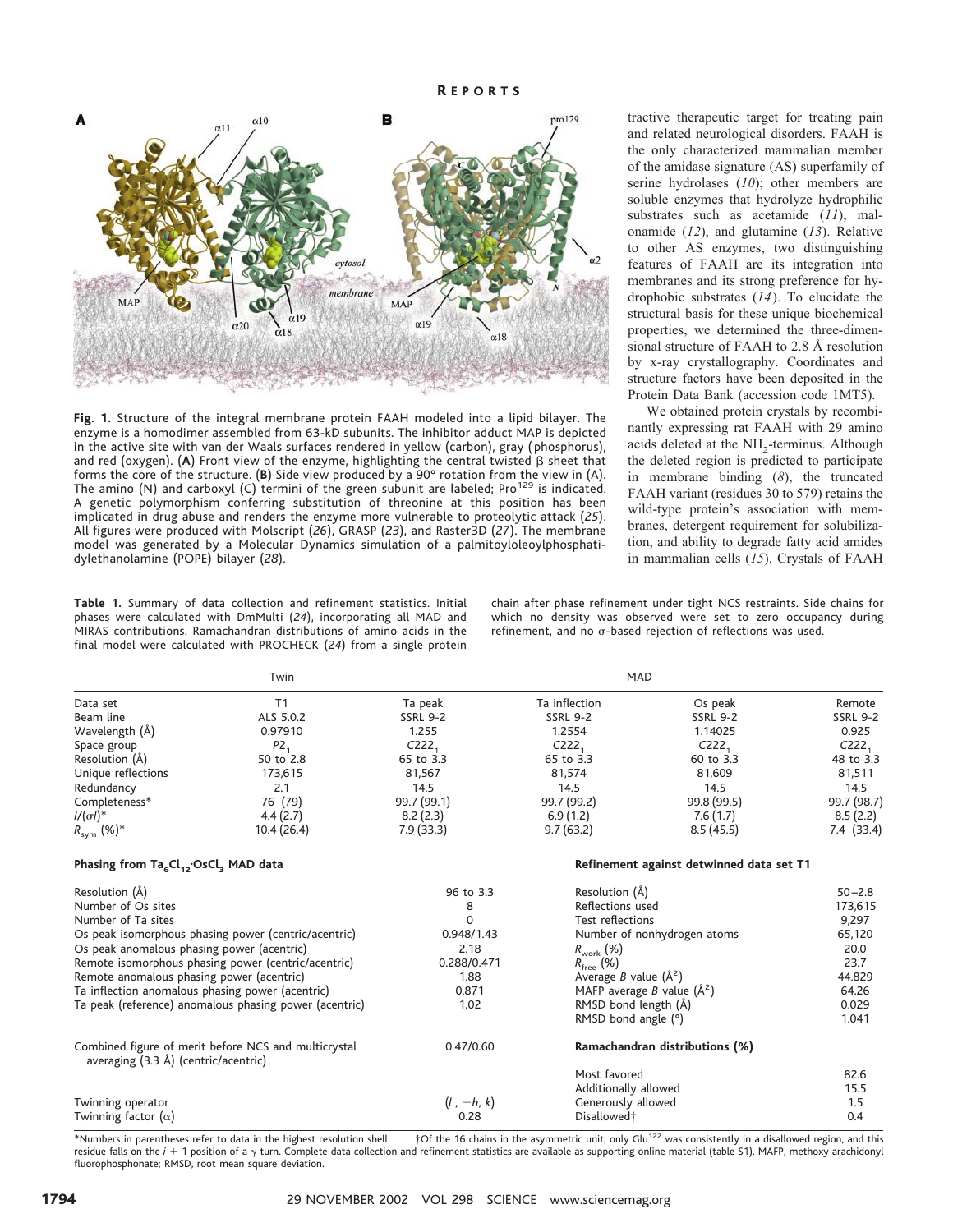# R EPORTS

complexed with methoxy arachidonyl fluorophosphonate, an active site–directed irreversible inhibitor, were obtained in three space groups: twinned  $P2<sub>1</sub>$  with 16 molecules in the asymmetric unit,  $C222<sub>1</sub>$  with 8 molecules in the asymmetric unit, and  $P6<sub>3</sub>22$  with 2 molecules in the asymmetric unit (*16*). We first determined the structure of the FAAH-inhibitor complex to 3.3 Å by using a combination MIRAS/MAD (multiple isomorphous replacement with anomalous signals/multiwavelength anomalous diffraction) phasing strategy followed by phase extension with multicrystal and NCS (noncrystallographic symmetry) averaging (Table 1). The resulting electron density maps displayed density for more than 90% of the side chains with no main-chain breaks, yielding an exceptional



**Fig.2.** Active site of FAAH in complex with the arachidonyl inhibitor MAP. (**A**) FAAH dimer is shown with the protein surface rendered in gray (hydrophilic) and green (hydrophobic) for one subunit and in pale yellow for its mate. A portion of the protein surface has been removed to highlight the continuous internal channel leading from the membrane binding face at Arg<sup>486</sup> (blue) and Asp<sup>403</sup> (red) to the active site and on to the cytosolic port. Electron density corresponding to the arachidonyl inhibitor is shown in violet and lies in the hydrophobic (green) substrate binding pocket. Trp<sup>445</sup> from the dimer mate is rendered in van der Waals surface and is colored cyan to demonstrate the effective plugging of this potential port. (**B**) Aromatic and aliphatic residues in the substrate binding pocket surrounding the arachidonyl chain and their interactions are indicated. Also shown is the unusual Ser-Ser-Lys catalytic triad of FAAH (Ser<sup>241</sup>-Ser<sup>217</sup>-Ser<sup>241</sup>), with the Ser<sup>241</sup> nucleophile covalently bonded to the phosphorus atom of the MAP inhibitor.



**Fig. 3.** Predicted membrane binding cap of FAAH. (A) Hydrophobic helices  $\alpha$ 18 and  $\alpha$ 19 that constitute the putative membrane binding cap are shown in green. The primary sequence of this domain (404 to 433) is indicated by single-letter code (29), except for hydrophilic amino acids, which are indicated by x. Five of these seven hydrophilic residues are Arg or Lys; the remaining two are Ser. (**B**) Molecular surface of FAAH viewed from the membrane face; the observed structure demonstrates the presence of a hydrophobic cap (top) (green), surrounded primarily by positive electrostatic potential (bottom) (blue, basic; red, acidic). The entrance to the active site from the membrane face is indicated, as are Arg<sup>486</sup> and Asp<sup>403</sup>, which form one side of this access port.

search model for molecular replacement phasing of twinned monoclinic data. The final model, built in  $P2<sub>1</sub>$  at 2.8 Å resolution, was of excellent quality.

The crystal structure of FAAH reveals a dimeric enzyme (Fig. 1), consistent with chemical cross-linking studies indicating that the enzyme is a dimer in solution (*15*). The dimer interface buries about 1560 Å2 of molecular surface area per monomer (*17*). The protein core is characterized by a twisted  $\beta$  sheet consisting of 11 mixed strands, which is surrounded by 24  $\alpha$  helices of various lengths. The overall fold of the monomer closely resembles that of malonamidase (MAE2) from the nitrogen-fixing bacterium *Bradyrhizobium japonicum*, the only other AS enzyme for which a structure is available (*12*). However, there are key structural differences.

We identified the active site of FAAH on the basis of the location of core catalytic residues defined previously by mutagenesis (*10, 18*) and from the density of the inhibitor adduct methoxy arachidonyl phosphonate (MAP) (Fig. 2). The catalytic nucleophile Ser241 is covalently bonded to the phosphorus of the MAP molecule, and the neighboring density can be modeled to accommodate the arachidonyl chain in an energetically favorable conformation (Fig. 2A). As observed for MAE2, the serine nucleophile in FAAH forms part of an unusual Ser-Ser-Lys catalytic triad with Ser<sup>217</sup> and Lys<sup>142</sup> (Fig. 2B), and the relative orientation of the catalytic residues is nearly superimposable between the structures of FAAH and MAE2 (root mean square deviation  $= 0.27$  Å). In contrast, the substrate binding pockets of FAAH and MAE2 differ significantly. The tunnel leading from the surface of FAAH and containing the buried arachidonyl chain is lined with a preponderance of aromatic and aliphatic amino acids (Fig. 2B), many of which arise from sequence insertions in FAAH relative to MAE2. These residues include Ile<sup>491</sup>, identified by ultraviolet crosslinking and mutagenesis studies to participate in substrate recognition (*14*). In contrast, the active site of MAE2 is lined with mostly hydrophilic amino acids that accommodate its soluble substrate, malonamide (*12*).

Amino acids 410 to 438, another sequence insertion in FAAH relative to MAE2, form a helix-turn-helix motif that interrupts the AS fold. The two helices  $\alpha$ 18 and  $\alpha$ 19 cap the active site and present several hydrophobic residues that likely constitute FAAH's membrane binding face (Figs. 1 and 3A). The NH<sub>2</sub>-terminus of the intact enzyme, predicted by sequence analysis to form an additional membrane binding helix (amino acids 7 to 29), would be properly positioned to reinforce the membrane interactions of the  $\alpha$ 18 and  $\alpha$ 19 membrane cap (Fig. 1B).

A potential substrate entryway is adjacent to